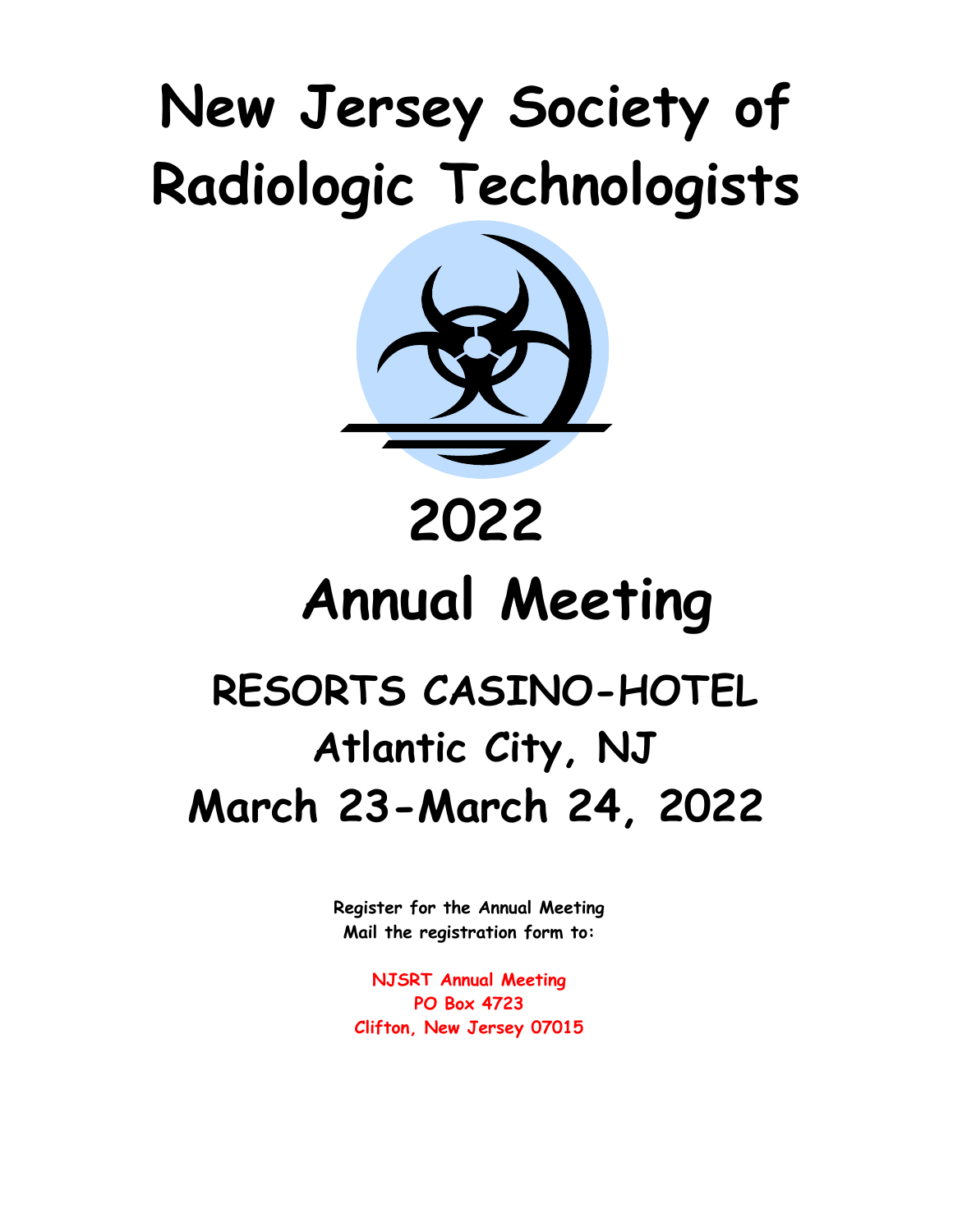#### Greetings!

It's Annual Meeting time! This year's two day meeting again offers educational opportunities to help you fulfill your educational commitment for registry renewal. Plans have been made to host the meeting at the Resorts Casino-Hotel in Atlantic City, NJ on Wednesday, March 23 and Thursday, March 24, 2022.

We are pleased to bring a diverse selection of quality educational courses to enhance your understanding of modern technology within our profession. Plan now to join us for this rewarding educational endeavor! See you there.

 Parsha Hobson, M.P.A., R.T. (R) Denise Vill'Neuve, M.A., R.T. (R)(CT)(M) President & Conference General Chairman Freshitt Constanting Education Program Coordinator

#### **PRE-REGISTRATION POLICIES**

- 1. The deadline for PRE-REGISTRATION for this meeting is **March 13, 2022.**
- 2. Those wishing to register as MEMBERS must be members of the NJSRT. **There is a \$50 membership fee for those wishing to join after March 13, 2022.** Attendees living and working in states other than New Jersey, who are not members of the NJSRT, may register at the membership rate provided they submit a current membership card from their own state society with their pre-registration application. **Technologists not meeting this requirement will be charged the non-member rates.**
- 3. **Your NJ License** does **NOT** mean you are a member of the NJSRT
- 4. Registrants will not be admitted to any NJSRT function without an authorized identification badge. An additional handling charge of \$25.00 will be charged if a replacement badge is needed.
- **5. Cancellation Policy:** Requests for a refund must be made in writing and must be postmarked by March 20, 2022. Emergency situations occurring after March 20th will be evaluated by the NJSRT on an individual basis. In all cases a \$50 processing fee will be charged.
- 6. On-site registration and registration **postmarked after March 13, 2022** will be charged \$50 processing fee.
- 7. Hotel reservations must be made directly with the hotel. To be included in the Society hotel block, you MUST mention that you are with the NJSRT Conference to receive the discounted rate. Failure to register as a conference attendee may cause cancellation of your hotel reservation 24 hours prior to the conference.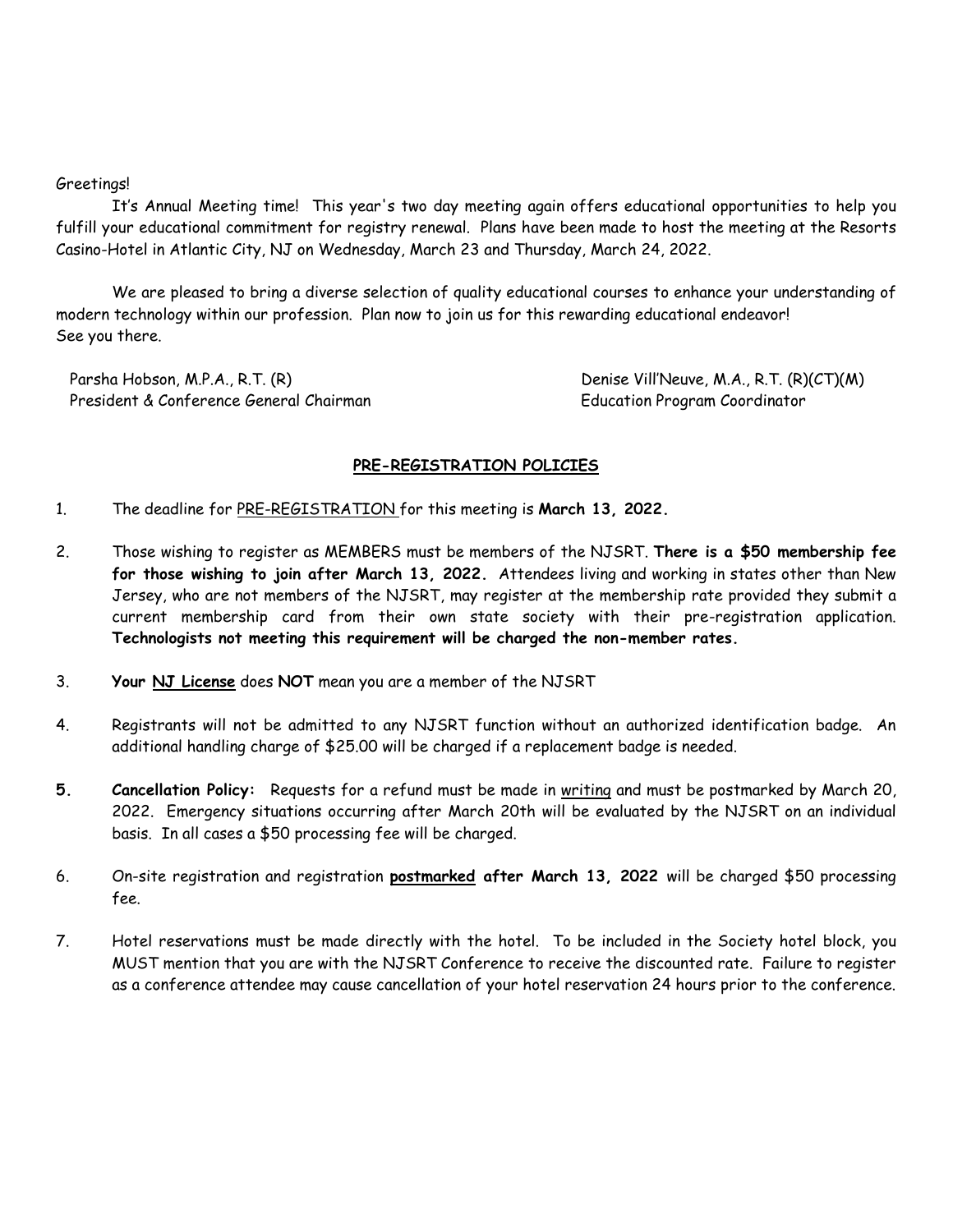

**The following is a small sample of the program we have prepared:**

**STOP THE BLEED-SAVE A LIFE C-ARM AND THE OPERATING ROOM SEXUAL HARASSMENT AND DISCRIMINATION IN THE WORKPLACE EMERGING TECHNOLOGIES IN THE CLASSROOM ITEM WRITING TECHNIQUES FOR RADIOLOGIC TECHNOLOGY EDUCATION EFFECTIVE FEEDBACK IN CLINICAL EDUCATION ASSESSMENT: IT AIN'T FOR SISSIES ENOUGH ALREADY! ADDRESSINGUNPROFESSIONAL BEHAVIOR IN THE WORKPLACE FROM GRAD TO RAD! SHIELDING- YES OR NO PROFESSIONAL LIFE-THE NEXT FRONTIER COMPUTED TOMOGRAPHY REGISTRY REVIEW\*\* DIGITAL EXPOSURE & RADIATION PROTECTION EMERGING ISSUES IN MEDICAL IMAGING PROFESSION**

**\*\*NOTES: CT Registry Review is scheduled for Wednesday, March 23, 2022. The above topics are subject to change without notice.**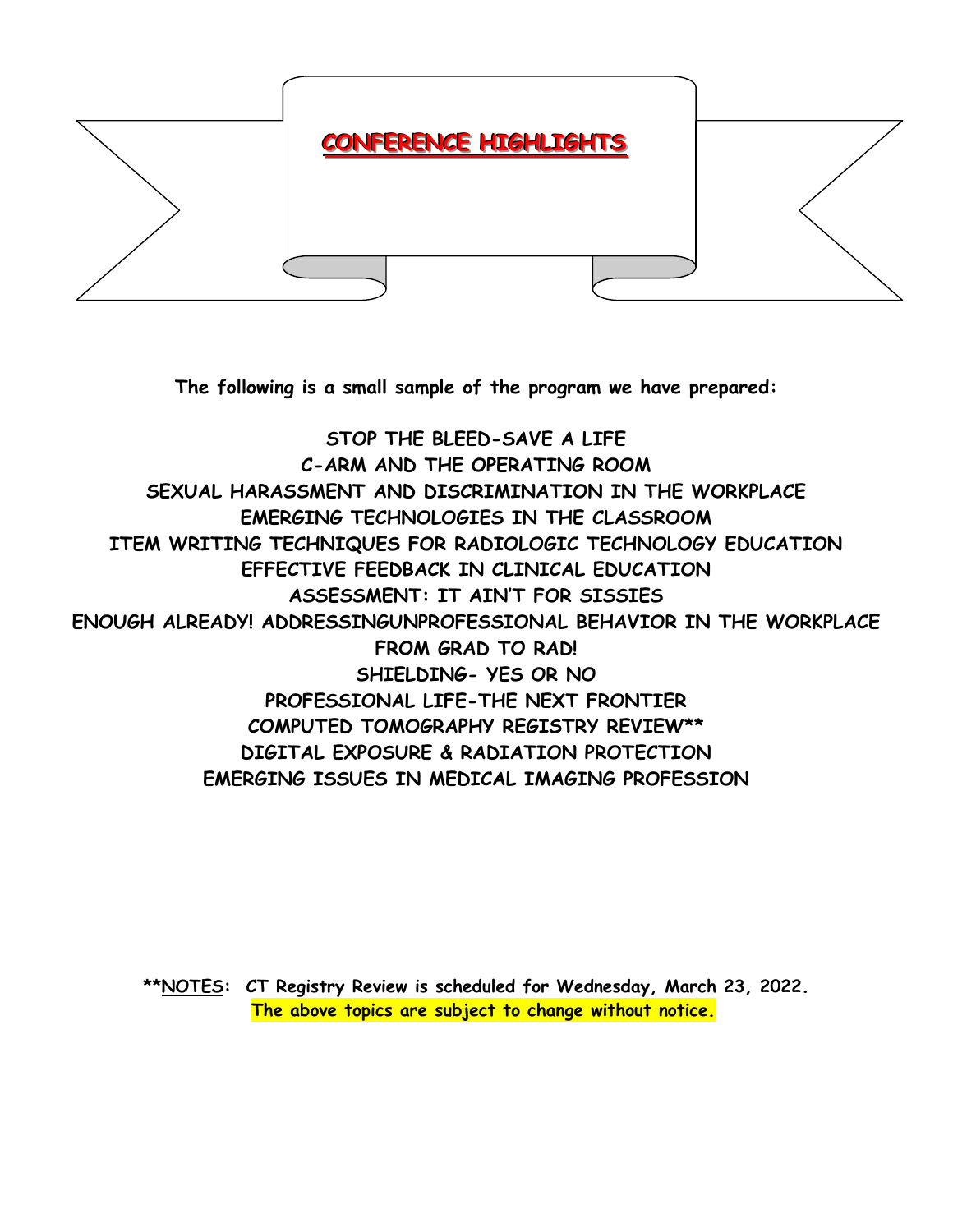#### **SOCIAL EVENTS**

#### Ice Breaker Reception – Pre-Registration Badge Pick-up Tuesday Evening – March 22, 2022 Lite Refreshments 7:00pm

See details on the announcement Board in the Hotel Lobby

#### **2022 EMMA WOLFE Memorial Student Competition** Wednesday – March 23, 2022--- 5:00pm

**Award Luncheon –** Thursday, March 24, 2022

#### **EMMA WOLFE MEMORIAL STUDENT COMPETITION**

#### **\*\*\*\*\* ATTENTION ALL STUDENTS \*\*\*\*\***

Join in the fun and compete with your friends in the 2022 Student Bee! The competition will be held at the Annual Meeting on Wednesday afternoon March 23, 2022. Any student may participate provided they preregister for the event and are student members of the NJSRT.

There are two ways to register to participate. You may either submit the form below with your conference registration fee and participate at no additional charge **OR** mail the form on page 5 of this booklet with a \$25.00 Bee registration fee**.** 

Awards will be presented to the first, second and third place students!

#### **THERE WILL NOT BE ON-SITE REGISTRATION FOR THE STUDENT BEE.**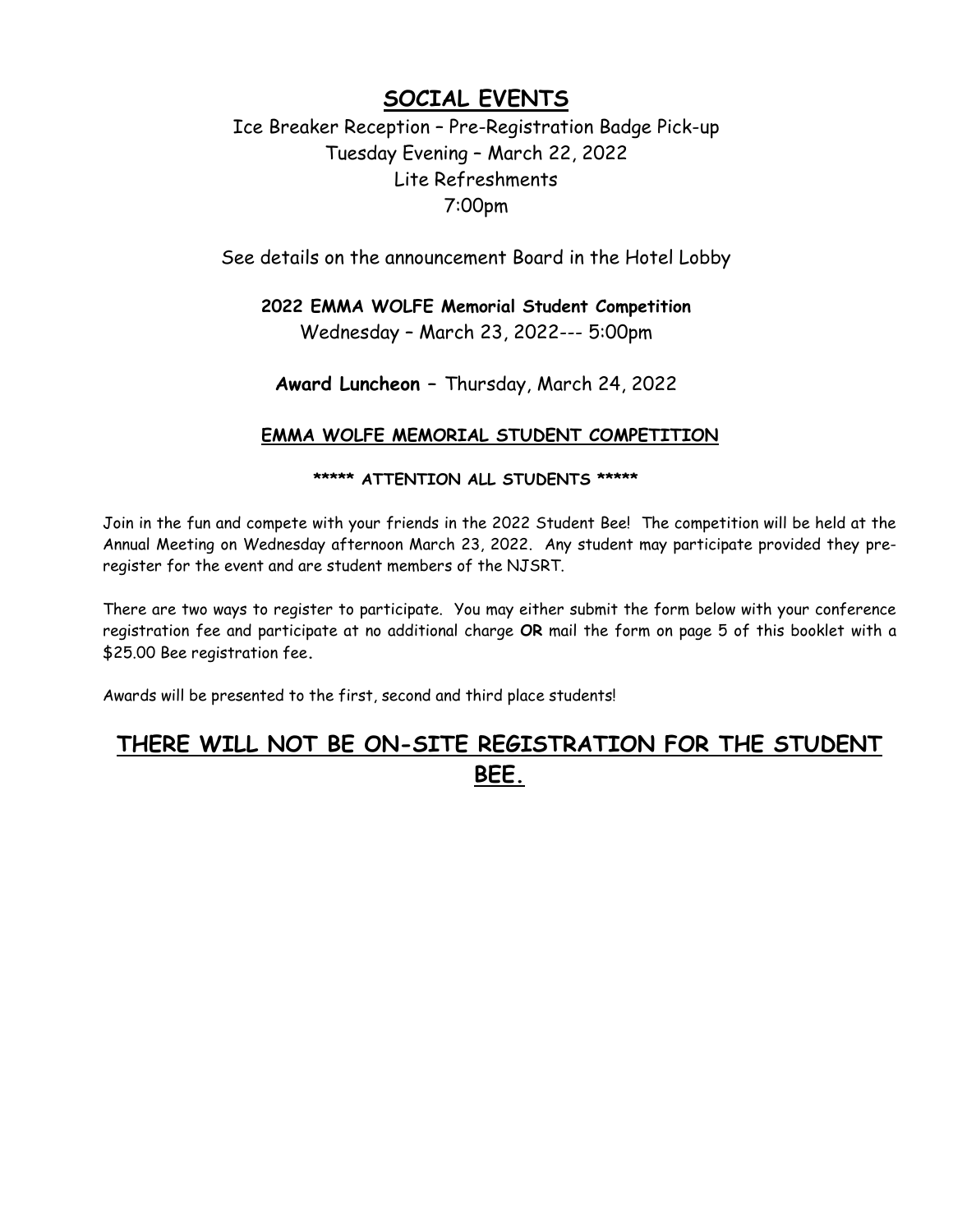|                                                                                                                                                                                                                                | NJSRT Member -Yes No |
|--------------------------------------------------------------------------------------------------------------------------------------------------------------------------------------------------------------------------------|----------------------|
|                                                                                                                                                                                                                                | Daytime Phone:       |
|                                                                                                                                                                                                                                |                      |
| School: and the state of the state of the state of the state of the state of the state of the state of the state of the state of the state of the state of the state of the state of the state of the state of the state of th |                      |

#### **INCLUDE THIS FORM WITH YOUR ANNUAL MEETING REGISTRATION**

**Or**

**If not attending the entire conference: MAIL this form and fee by March 13, 2022 to: NJSRT Student Bee Registration PO Box 4723 Clifton, NJ, 07015**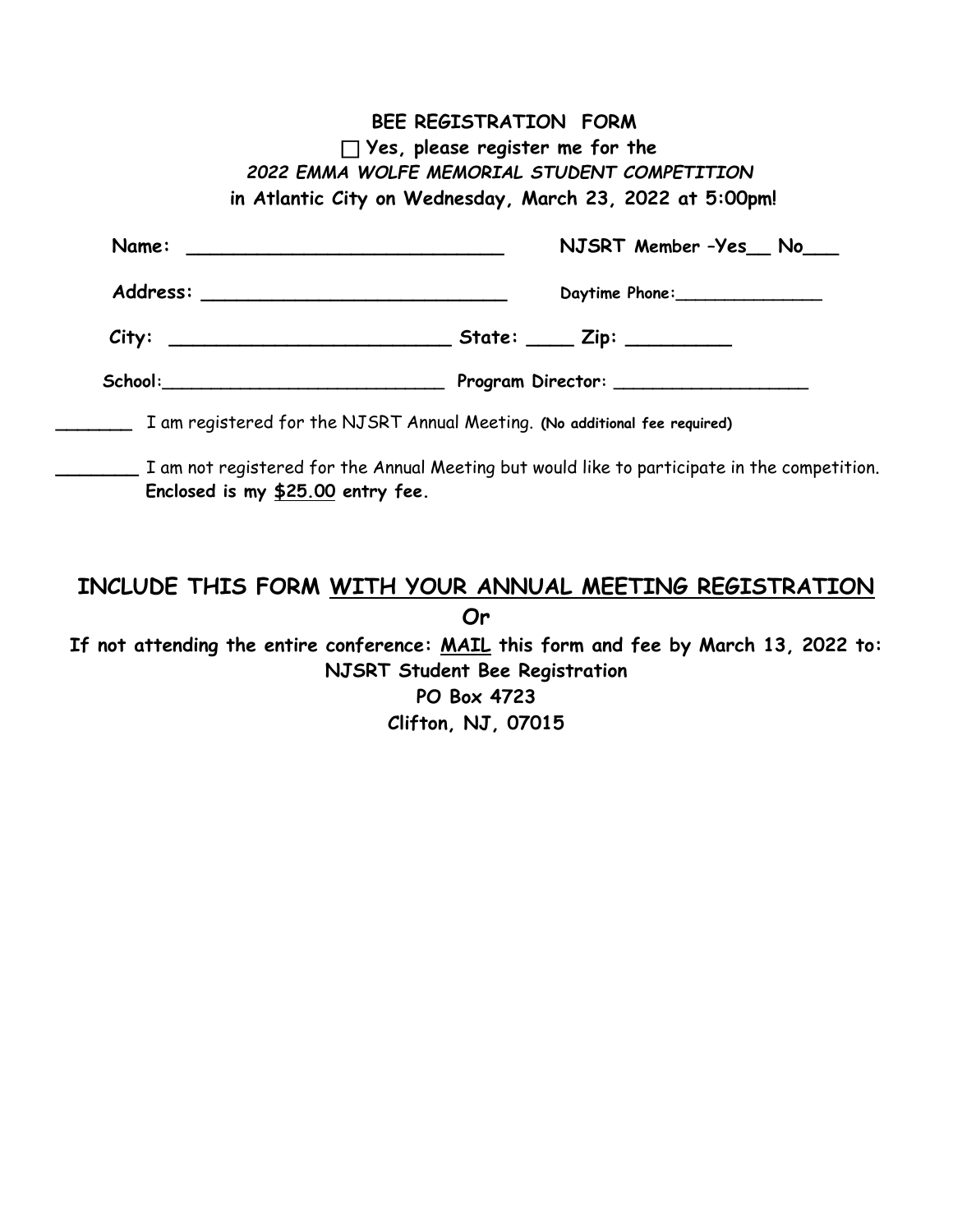| CONFERENCE REGISTRATION FORM                                                                                                                                                                                                                                                                                                                                                                                 | COMPLETE AND RETURN THIS FORM                     |  |  |  |
|--------------------------------------------------------------------------------------------------------------------------------------------------------------------------------------------------------------------------------------------------------------------------------------------------------------------------------------------------------------------------------------------------------------|---------------------------------------------------|--|--|--|
| TO                                                                                                                                                                                                                                                                                                                                                                                                           |                                                   |  |  |  |
| REGISTRATION CHAIRMAN                                                                                                                                                                                                                                                                                                                                                                                        |                                                   |  |  |  |
| NJSRT ANNUAL MEETING<br><b>PO BOX 4723</b>                                                                                                                                                                                                                                                                                                                                                                   |                                                   |  |  |  |
| CLIFTON, NJ 07015                                                                                                                                                                                                                                                                                                                                                                                            |                                                   |  |  |  |
| DEADLINE FOR CONFERENCE REGISTRATION:                                                                                                                                                                                                                                                                                                                                                                        | <u>March 13, 2022</u>                             |  |  |  |
|                                                                                                                                                                                                                                                                                                                                                                                                              |                                                   |  |  |  |
|                                                                                                                                                                                                                                                                                                                                                                                                              |                                                   |  |  |  |
|                                                                                                                                                                                                                                                                                                                                                                                                              |                                                   |  |  |  |
|                                                                                                                                                                                                                                                                                                                                                                                                              |                                                   |  |  |  |
|                                                                                                                                                                                                                                                                                                                                                                                                              |                                                   |  |  |  |
|                                                                                                                                                                                                                                                                                                                                                                                                              |                                                   |  |  |  |
| Registration for the meeting:<br>Full 2 day registration includes: Admission to the Tuesday evening Ice Breaker reception with lite refreshments,<br>All classes on Wednesday and Thursday with breakfast and luncheon both days. Awards will be presented at lunch<br>on Thursday.                                                                                                                          |                                                   |  |  |  |
| Single day registration includes: All classes on the day of attendance plus breakfast and lunch on that day only.                                                                                                                                                                                                                                                                                            |                                                   |  |  |  |
| Please CIRCLE the Day(s) you plan to Attend: Tues Evening Wed                                                                                                                                                                                                                                                                                                                                                | Thurs                                             |  |  |  |
| <b>TECHNOLOGIST FEES:</b><br>Members - 2 days  \$350.<br>1 days \$200.                                                                                                                                                                                                                                                                                                                                       | ALL Non-Members - 2 days  \$700.<br>1 day  \$350. |  |  |  |
| ๛๛๛๛๛๛๛๛ <u>STUDENTS - ONLY - STUDENTS</u> ๛๛๛๛๛๛๛๛๛                                                                                                                                                                                                                                                                                                                                                         |                                                   |  |  |  |
| Pre-Registration MUST be received by March 13, 2022 - REGISTER NOW!                                                                                                                                                                                                                                                                                                                                          |                                                   |  |  |  |
| Are you a Student Member of the NJSRT or other State professional society? $\Box$ YES $\Box$ NO<br>The Discounted Student Registration Fee is available to all<br>STUDENT MEMBERS attending the NJSRT Annual Meeting must submit a copy of their NJSRT<br>membership card with this registration form.<br>(Student must be members in the state where you are attending school to be eligible for this rate) |                                                   |  |  |  |
|                                                                                                                                                                                                                                                                                                                                                                                                              |                                                   |  |  |  |
| PRE-REGISTRATION STUDENTS ONLY                                                                                                                                                                                                                                                                                                                                                                               |                                                   |  |  |  |
| 2 days\$ 250.                                                                                                                                                                                                                                                                                                                                                                                                | $1$ day, \$150.                                   |  |  |  |
| PAYMENT: Make check payable to NJSRT or Choose one of the following Credit Cards:                                                                                                                                                                                                                                                                                                                            | $\Box$ VISA $\Box$ MASTERCARD $\Box$ AMEX         |  |  |  |
|                                                                                                                                                                                                                                                                                                                                                                                                              |                                                   |  |  |  |
|                                                                                                                                                                                                                                                                                                                                                                                                              |                                                   |  |  |  |
|                                                                                                                                                                                                                                                                                                                                                                                                              |                                                   |  |  |  |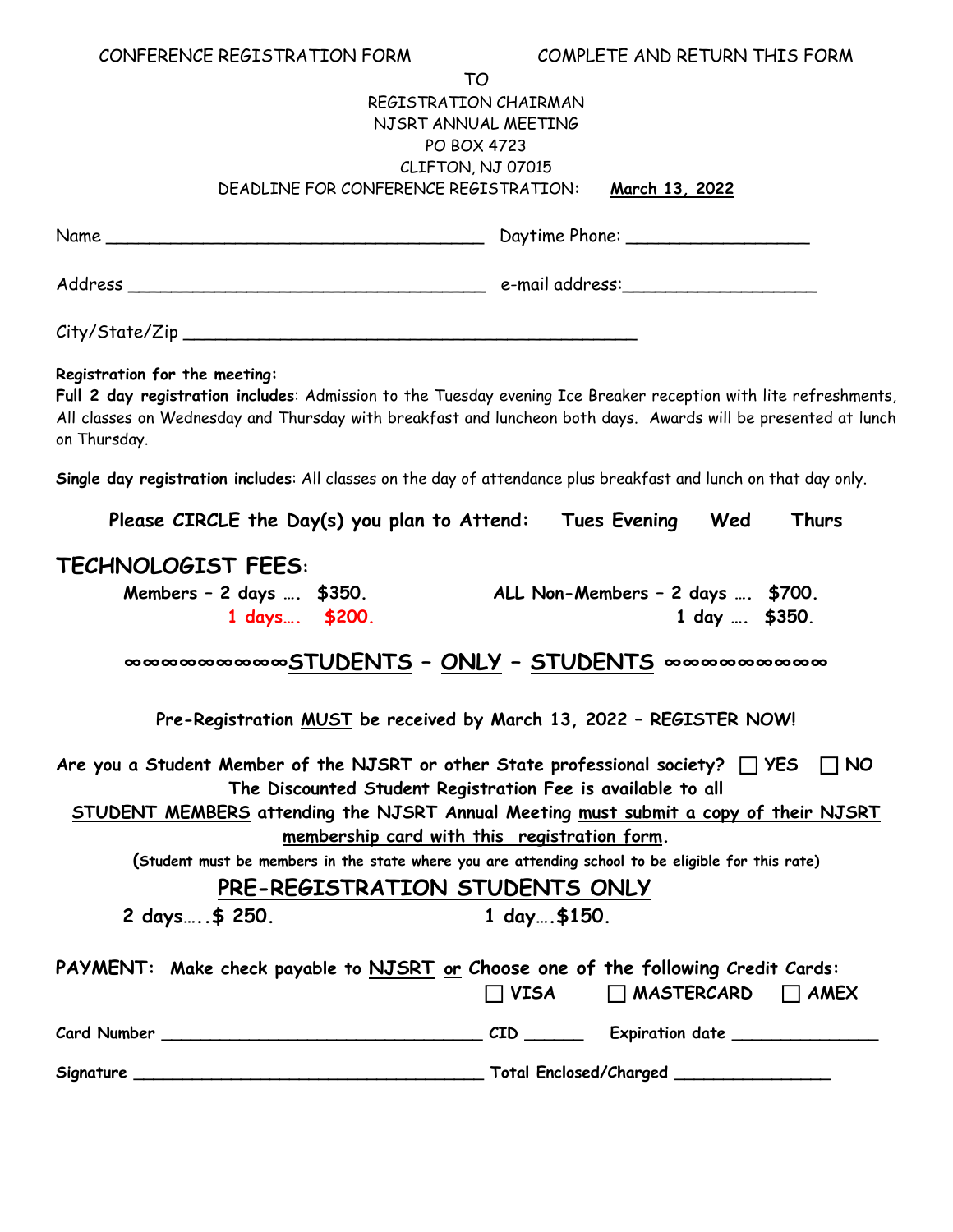#### **POSTER COMPETITION APPLICATION AND INFORMATION RULES AND REGULATIONS FOR STUDENT SCIENTIFIC POSTER COMPETITION**

#### I. STUDENT ELIGIBILITY:

- A. Only those students who are members of the NJSRT at the time of application are eligible to compete.
- B. Students submitting the application **must be registered for the Conference.**

#### II. POSTER ELIGIBILITY:

- A. Posters may not have been exhibited previously at an NJSRT Annual Conference.
- B. Poster displays must be the original work of student exhibitors and **may not have been commercially prepared. Courtesy recognition will not be allowed.**

#### III. APPLICATION PROCESS:

- A. All applications for space must be postmarked by **March 13, 2022.**
- B. The full title of the poster display must be included on the application.
- C. An e-mail address must be included on the application for verification of acceptance.

#### IV. SUBJECT MATTER:

- A. Subject matter is selected by exhibitors and should be pertinent to the Radiologic sciences.
- B. Poster displays should be of general interest and value to radiographers and radiography students from an educational viewpoint. They should demonstrate originality and technical excellence. The display may be supplemented with charts, photos, and technical information as long as these fit within the allotted space
- C. Poster displays may not include text or images that could identify a patient, institution or department.
- D. The layout should consist of an introduction, materials and methods used, data collected and results, where applicable along with discussion and conclusions.

#### V. TITLES:

 A. The title submitted on the application must be the same title utilized at exhibit time. **Exhibits will be disqualified if title is altered after the application is submitted.**

#### VI. INSTALLATION:

- A. The total space allotted for any one (1) poster, when placed, shall not exceed **6" D x 4' H x 4' W, this includes the title**. The poster must be free standing. Regular poster cardboard consisting of a flat panel back and 2 side boards which bend forward are highly recommended. ALL materials must be mounted on the poster. The poster must not exceed the space allotted, or it will be disqualified.
- B. Placement and dismantling of posters must be completed during the time allotted by the Society. Set-up must be completed **by 8am on Wednesday March 23, 2022** and dismantling time is at the completion of the conference on **March 24, 2022.** No posters will be set-up for competition after the conference opens or dismantled before the official closing time.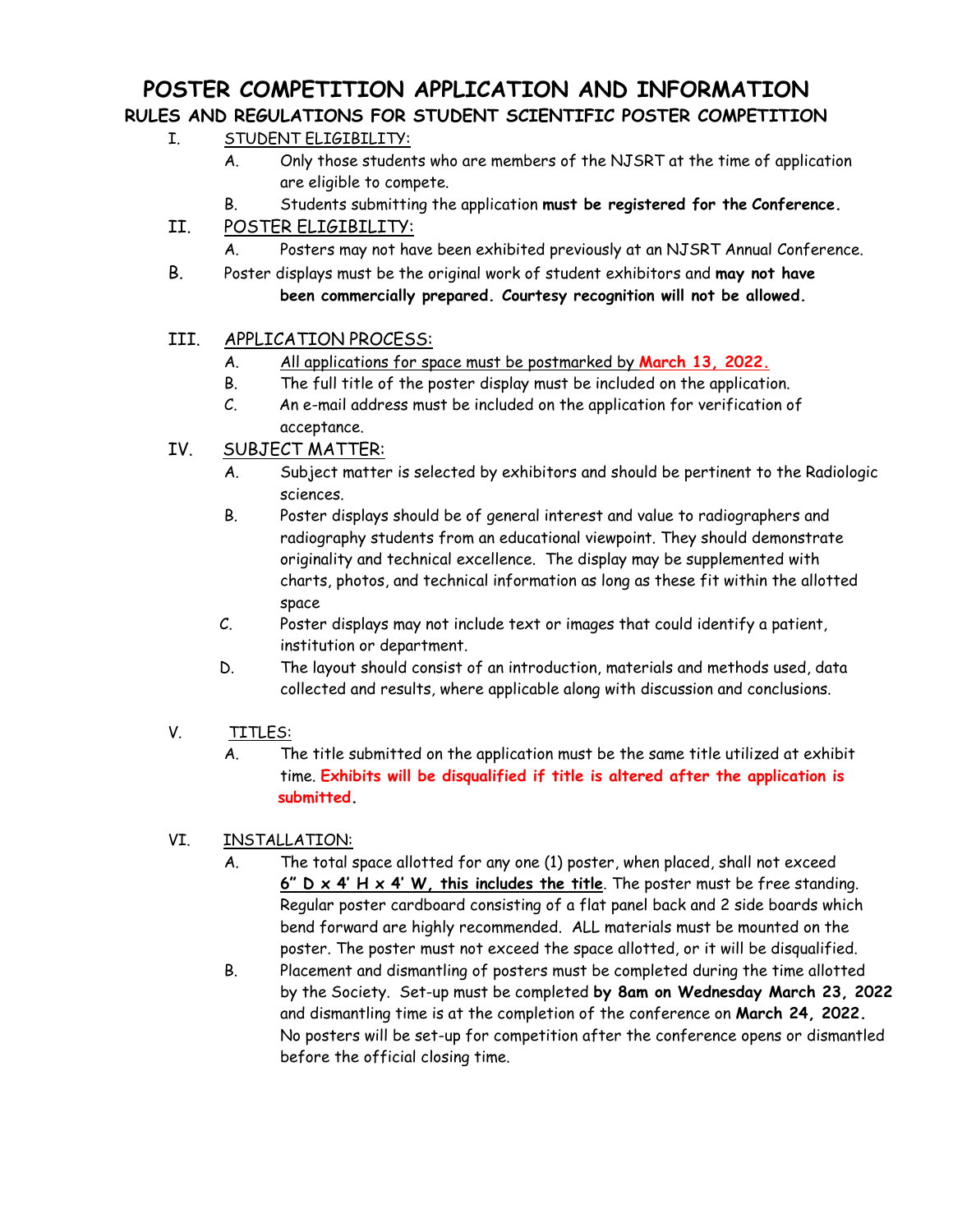#### VII. RESPONSIBILITY:

 The exhibitor is responsible for his or her poster display. The NJSRT assumes no responsibility for loss or damage but will take reasonable precautions to assure the security of the poster displays during their exhibition.

#### VIII. JUDGING:

 Three (3) judges shall be selected by the Program Chairperson. Only the Program Chairperson shall know the names of the judges. The judges shall be from out-ofstate whenever possible and have no affiliation with any school in the competition. Exhibits will be disqualified if all criteria are not met.

#### IX. JUDGING CRITERIA:

Poster displays are judged according to the following criteria:

- A. Professional/Educational value. The poster provides information of professional and educational value to radiographers and students.
- B. Originality of subject matter: The poster illustrates a new idea or presents information in a new, innovative style.
- C. Technical quality and Creativity: The poster presents material in a neat, well organized and creative manner.
- D. Presentation: Descriptive materials, photos, graphs, and charts are included. All materials must be part of the exhibit space allotted.

#### X. AWARDS:

 All judges scores are totaled and the poster display with the highest point total will receive the  $1<sup>st</sup>$  place award. The next highest receives the  $2<sup>nd</sup>$  place award and the third highest score receives the  $3<sup>rd</sup>$  place award.

Awards will be presented to winners or their designee at lunch on Thursday at the Annual Conference.

#### **COMPLETE AND MAIL TO: NJSRT Poster Competition PO Box 4723, Clifton, NJ 07015**

#### POSTER APPLICATION Must be post marked by **March 13, 2022**

**If an exhibit is submitted for competition by a class or group of students, ALL members of the class or group, must be members of the NJSRT and registered for the meeting.**